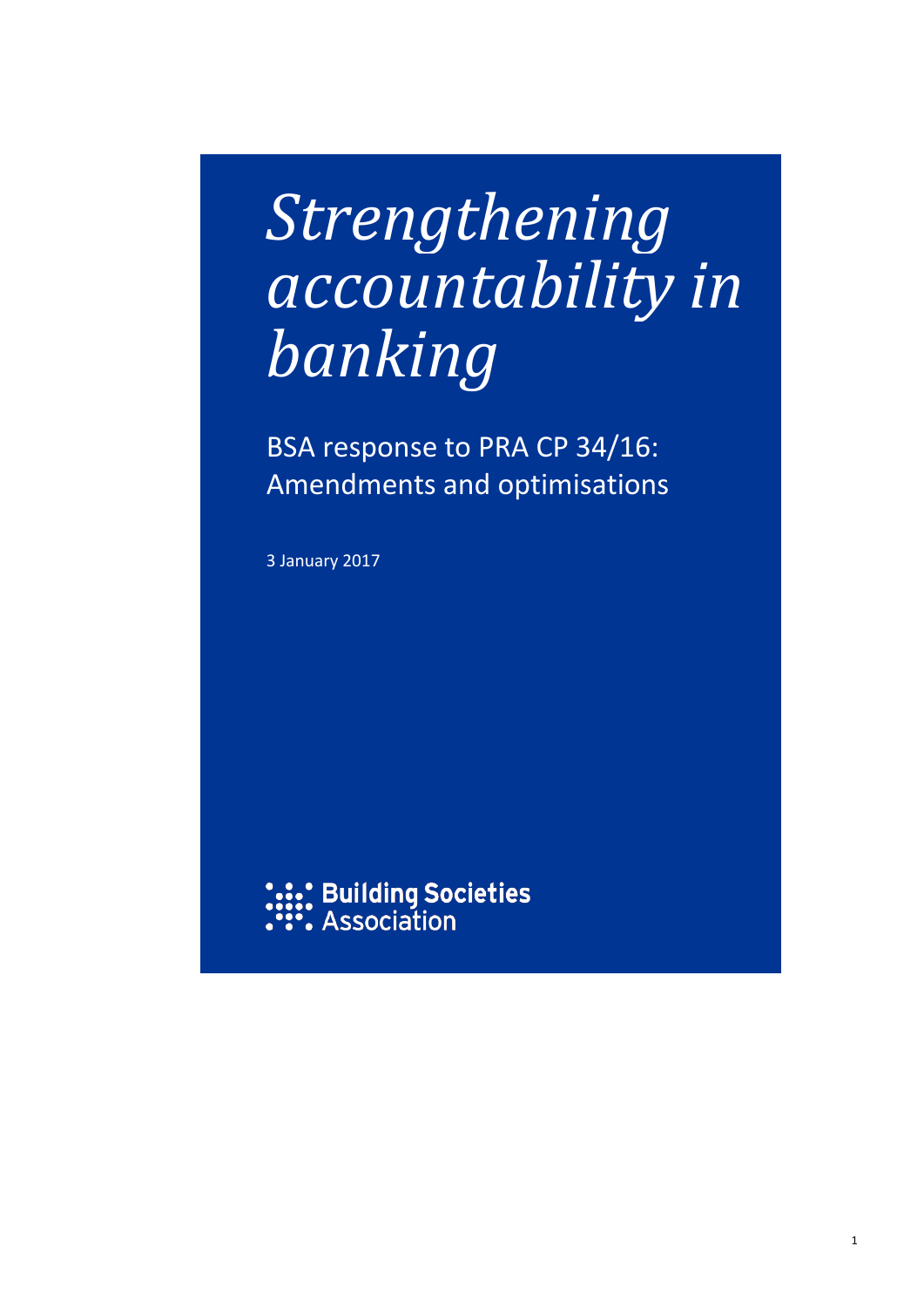## Introduction

This response provides comments on PRA CP 34/16 (the CP), which deals with –

- the PRA's expectations on the duty of responsibility,
- the application of the conduct rules to notified/standard NEDs, and
- a range of proposed technical amendments.

The BSA supports the PRA's proposals regarding the duty of responsibility and the application of the conduct rules to notified/standard NEDs, which are consistent with earlier representations made by the BSA.

What we would like to see from the regulators going forward is a consistent approach to the application and interpretation 'reasonable steps' across relevant areas of conduct.

We also broadly support the various optimisations and amendments proposed elsewhere in the CP, with one or two suggested adjustments – especially see paragraph 13 below.

Once the new provisions come into effect next year, it would be helpful if firms could move onto a 'business as usual' basis regarding this very worthwhile, but very lengthy, detailed and time consuming exercise.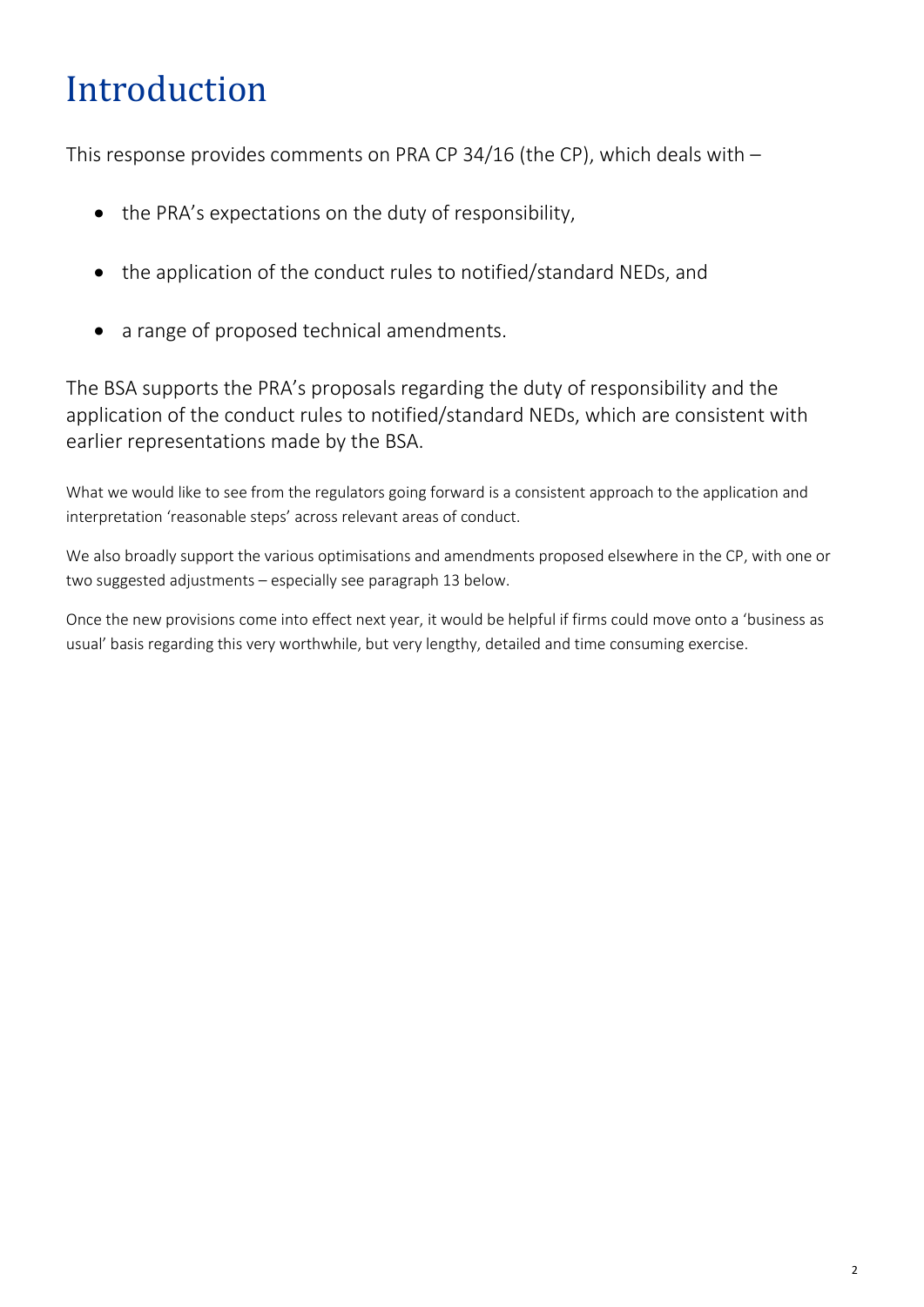#### Duty of responsibility

QUESTION 1: *Do you agree with the proposed PRA expectations on the new duty of responsibility as set out in the revisions to Supervisory Statement 28/15 in Appendix 3 to this CP? If so, do you have any comments or suggestions on the draft text?*

1. As the CP notes, at paragraph 2.9, the PRA's expectations and the FCA's guidance (consulted on in FCA CP16/26) have been developed in close co-ordination and are aligned in substance. We welcome this regulatory co-ordination. The BSA has also responded to FCA CP16/26 and the comments we set out below are similar to our response that that CP in relation to the guidance proposed for DEPP in the FCA Handbook. The PRA proposed guidance is in Appendix 3 to the CP – draft paragraphs 2.59 -2.78 of draft revised Supervisory Statement 28/15.

2. While the two sets of regulatory proposed guidance are not identical, they do appear to be reasonably well aligned. It would have been ideal if the regulators could have produced a joint table of guidance making it easier for all concerned, but especially dual-regulated firms, to identify the matters in common and the differences. In lieu of a joint paper from the regulators, the BSA has carried out this exercise and provided it to our members to assist clarity.

3. However, when read together the respective sets of guidance provide a fairly clear picture of the kind of conduct likely to help constitute and substantiate reasonable steps. They are, in all key respects, consistent with the guidance that the BSA has already provided to its members. Some of the cross-references (eg in paragraph 2.65) to conduct rules and other areas are also helpful in drawing a wider picture. We also appreciate the PRA's explicit recognition of the role of NEDs, when compared to executives, in paragraph 2.66.

4. What we would like to see from the regulators going forward is a consistent approach to the application and interpretation 'reasonable steps'. We recognise that achieving such an approach was difficult in the past because of the challenges for a regulator in ascertaining which individuals were responsible for a firm's misconduct. But all firms now have SMFs, prescribed responsibilities, individual statements of responsibility, and management responsibilities maps. Therefore, in future the key will be fair, proportionate and consistent enforcement against all firms and all individuals as appropriate, irrespective of size of firm or seniority of the individual.

#### Conduct rules and notified NEDs

QUESTION 2: *Do you agree with the PRA's proposals for applying the Conduct Rules and/or Conduct Standards to Notified NEDs in RAPs and insurers? In particular, do you agree with:* 

- *the specific Conduct Rules and Conduct Standards that the PRA proposes to apply to Notified NEDs; and*
- *the proposed deadline for notifying the PRA of internal disciplinary action for breaches of the Conduct Rules against Notified NEDs in RAPs under section 64C of FSMA?*

5. The proposals from the PRA and the FCA (CP 16/27) are completely aligned in respect of the application of the conduct rules to 'notified' (also sometimes referred to as 'standard') NEDs, and the BSA fully supports the proposal as it now stands. The BSA's long-term position has been that, in a unitary board, all directors should be subject to the conduct rules. For example, in April 2015 in our response to PRA CP7/15 (FCA CP15/5), we stated –

*"But there is a clear risk the dual status of NEDs could introduce behavioural differences at board level: some NEDs could feel a higher level of personal responsibility and risk than others. There is a possibility that this divide in behaviours could potentially undermine the collective decision-making responsibility of the*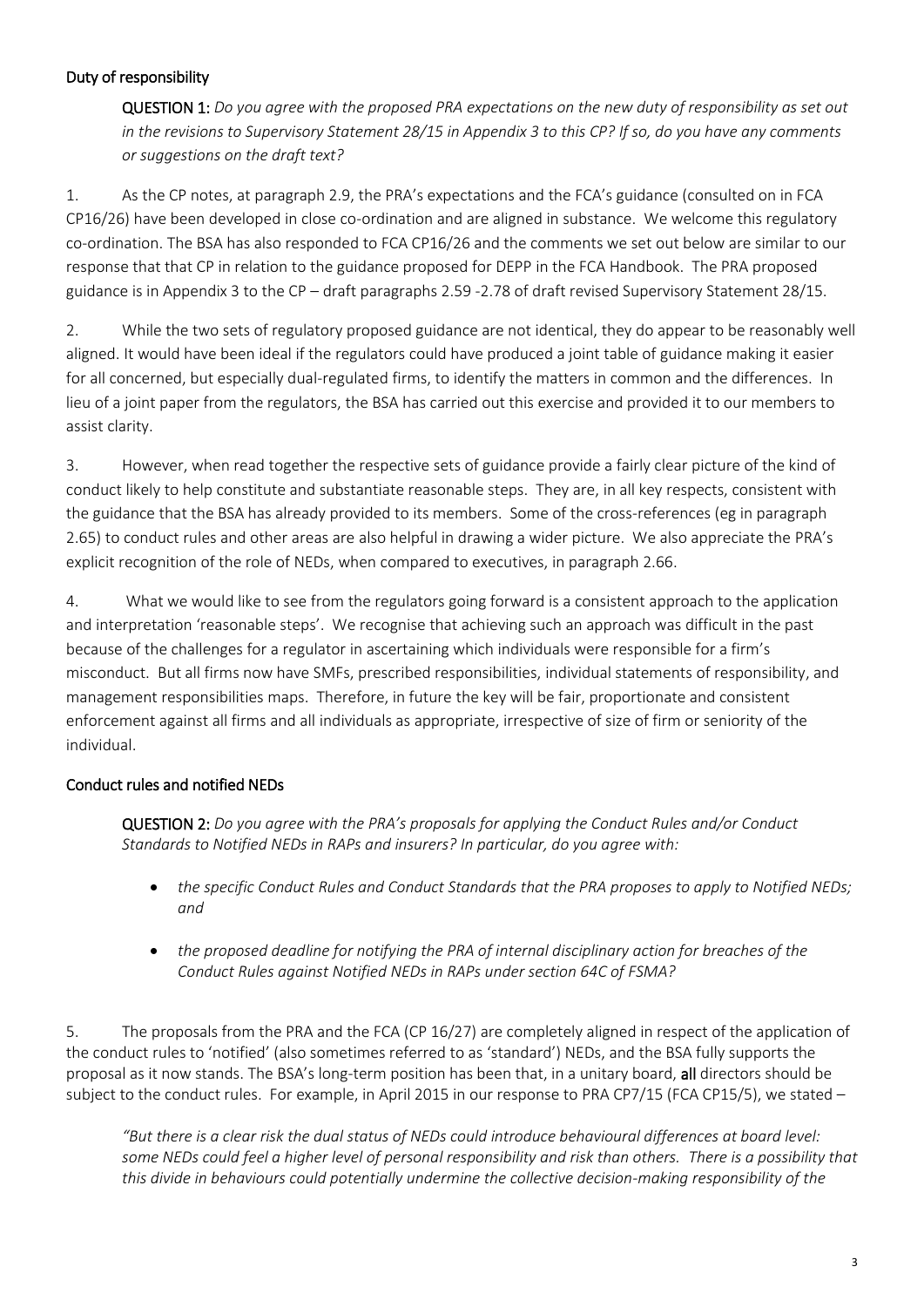*board. In addition, it may become increasingly difficult, or disproportionately expensive, to attract NEDs to "non-standard" roles.*

*One way to address this concern, if only partially, is to require all - that is "standard" and "non-standard" - NEDs to observe the conduct rules. This would ensure board decisions were based on the same underpinning principles and culture."*

6. In view of the fact that the individual conduct rules will apply to most 'junior' staff from 7 March 2017, the inclusion of notified/standard NEDs within scope of the rules would help engender a culture within firms that "we are all in it together" regarding prudential management, good conduct and TCF. In our response to the consultations referred to above, among other things, we made the following point –

*"Under current proposals, junior staff would be fully, and individually, captured by the conduct rules, while a large cohort of directors* [standard NEDs] *would not be. How can it be sensible to bring junior staff into the net, while excluding certain directors? Junior staff did not sit on the boards of the firms that failed prudentially and/or in conduct terms – directors did."*

We are pleased that the PRA reflects this point in paragraph 2.11 of the CP.

7. The underlying obligations in senior conduct rules 1-3 are consistent with executive responsibilities and, in a different - oversight - way, with some of the specifically delineated responsibilities of the chairman, chairs of relevant committees and the senior independent director. However, they are not really consistent with the roles and duties of a notified/standard NED.

8. Senior conduct rule 4 (openness with regulators) is fundamentally different in nature and we believe that its application is entirely consistent with the oversight role of a NED, including a notified/standard NED. Therefore, we support the PRA's proposal to apply the rule to notified/standard NEDs.

9. Regarding breach reporting, we agree with the PRA's proposal that the same, seven business day, notification deadline should apply to notified/standard NEDs as the PRA requires in respect of approved NEDs and certification staff. The rationale set out in paragraph 2.17 of the CP is fair and logical.

#### Other matters

10. While the key proposals in the CP are those considered above, there are some other quite significant proposed changes. We fully understand why, in the relatively early stages of a very extensive exercise, there will inevitably need to be a period of amendment and adjustment. However, the resource that firms (including many quite small businesses) have had to apply over a long period of time to a project of this nature - and continue to apply - is considerable.

11. Therefore, it would be very helpful if, once any teething problems or issues in the SM&CR rules have been remedied or clarified, the regulators would allow a prolonged period for the new regime to bed down, before proposing yet more substantive changes. A 'business as usual' approach from the time that the all new provisions come into effect during 2017 would be very welcome. Indeed, a degree of consistency, generally absent in relevant law, regulation and regulatory structures for nearly two decades, would greatly help consumers and the economy, as well as firms, especially with significant changes resulting from the UK's departure from the European Union on the horizon.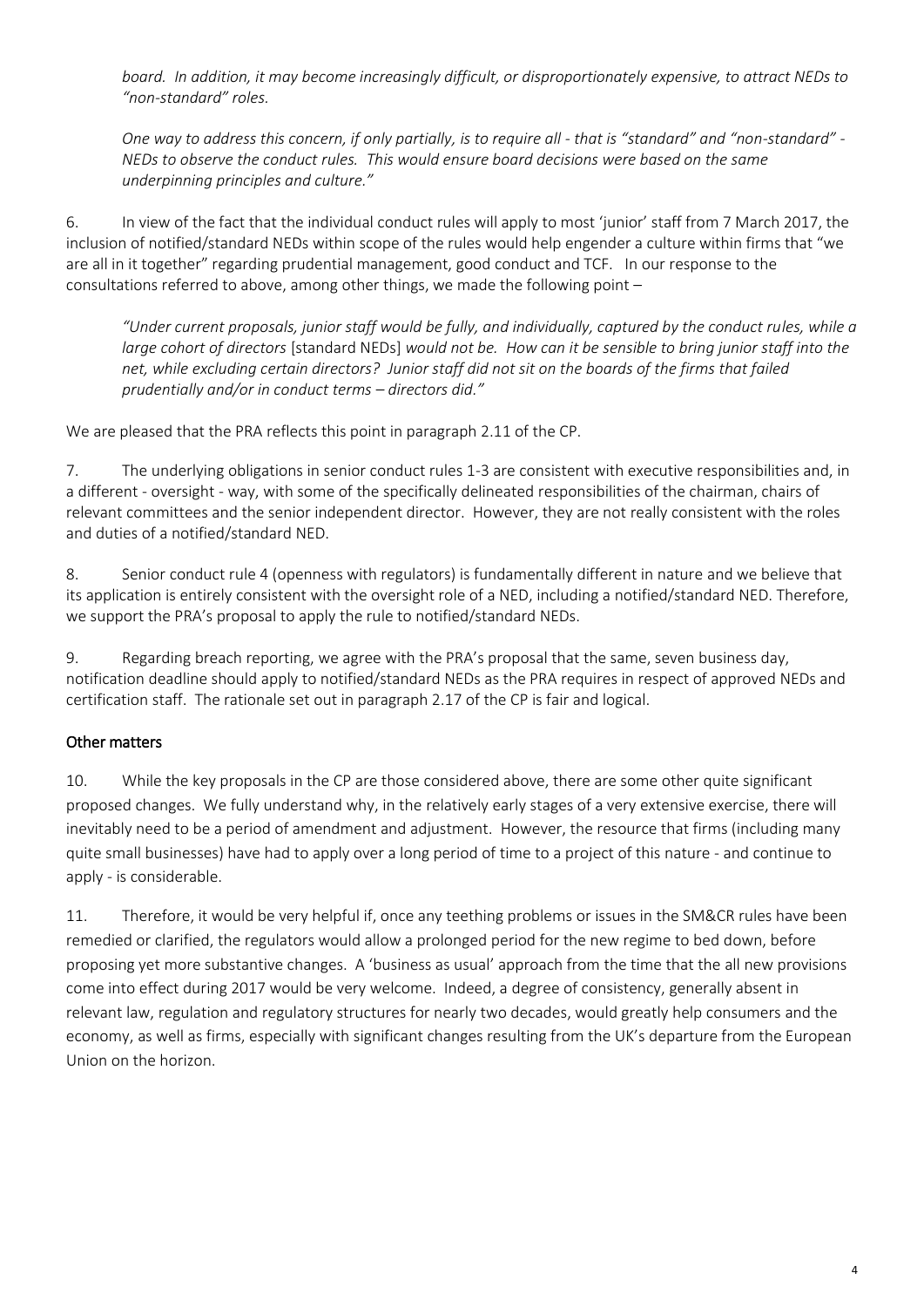#### Conditions, time limits and variations of approval

QUESTION 3: *Do you agree with the proposed modification to the PRA's Statement of Policy on conditions, time limits and variations of approval?*

12. This appears to be a logical proposed amendment and we support it.

#### Proposed new PRA SMF: Chief Operations

QUESTION 4: *Do you agree with the proposal to create a Chief Operations PRA SMF and the proposed definition and scope of the function?*

13*.* We support the PRA's proposal to introduce a new SMF (Chief Operations – SMF23) responsible for "managing and ensuring the operational continuity of the internal operations, systems and technology of a firm" (paragraph 3.2 of the CP), and therefore covering matters such as critical infrastructure and technology resilience, cyber risk, and operational continuity in resolution. However, there is an issue concerning wording. In any context, the control of risk can never be absolute. Just as a regulator cannot 'ensure' regulatory compliance by firms, a head of operations cannot 'ensure' operational continuity in all respects – there are simply too many variables outside of his or her control. Therefore, we suggest that the words "taking reasonable steps towards" be included before the words "managing and ensuring …". All other similar requirements should be consistent in this respect.

14. Firms will be required to assign this SMF only if they have an individual performing the function (paragraph 3.5) and, as paragraph 3.7 of the CP notes, most individuals likely to be covered by the proposed new SMF in large firms are probably already in the scope of the SMR. It would be possible to base an argument against the proposal on these factors. However, we know that the industry and both regulators recognise the crucial importance of operational resilience, and that there should be appropriate senior management accountability for it. Creating a specific SMF for this vital area makes sense.

15. There is one outstanding point that would need clarification; namely, would the new SMF23 effectively replace FCA Business Activity 23 (Business continuity) or do the PRA and the FCA expect a firm to show management responsibility for both? How would the regulators expect this to be handled going forward?

QUESTION 5: *Do you agree with the new Prescribed Responsibility for 'managing the areas, processes and systems aimed at preserving the operational resilience (including technology security), and the operational continuity of a firm's functions?*

16. As explained in paragraph 3.8 of the CP, this proposed new prescribed responsibility complements the proposed new SMF23 (above). Therefore, it seems to be a sensible addition to the list of prescribed responsibilities.

17. We note (paragraph 3.9) that, although a firm will not necessarily have to assign an individual to SMF23, it will be necessary for most firms (although not credit unions or other firms with gross assets of £250 million or less) to allocate the new prescribed responsibility to a suitable executive SMF.

#### Head of Key Business Area

QUESTION 5 [*sic*]: *Do you agree with the proposed revised definition of Head of Key Business Area function (SMF6)?*

18. We took the view that the original criteria for SMF6 were likely to capture only a small number of individuals within BSA member organisations. We do not think that the proposed extension of the criteria will cast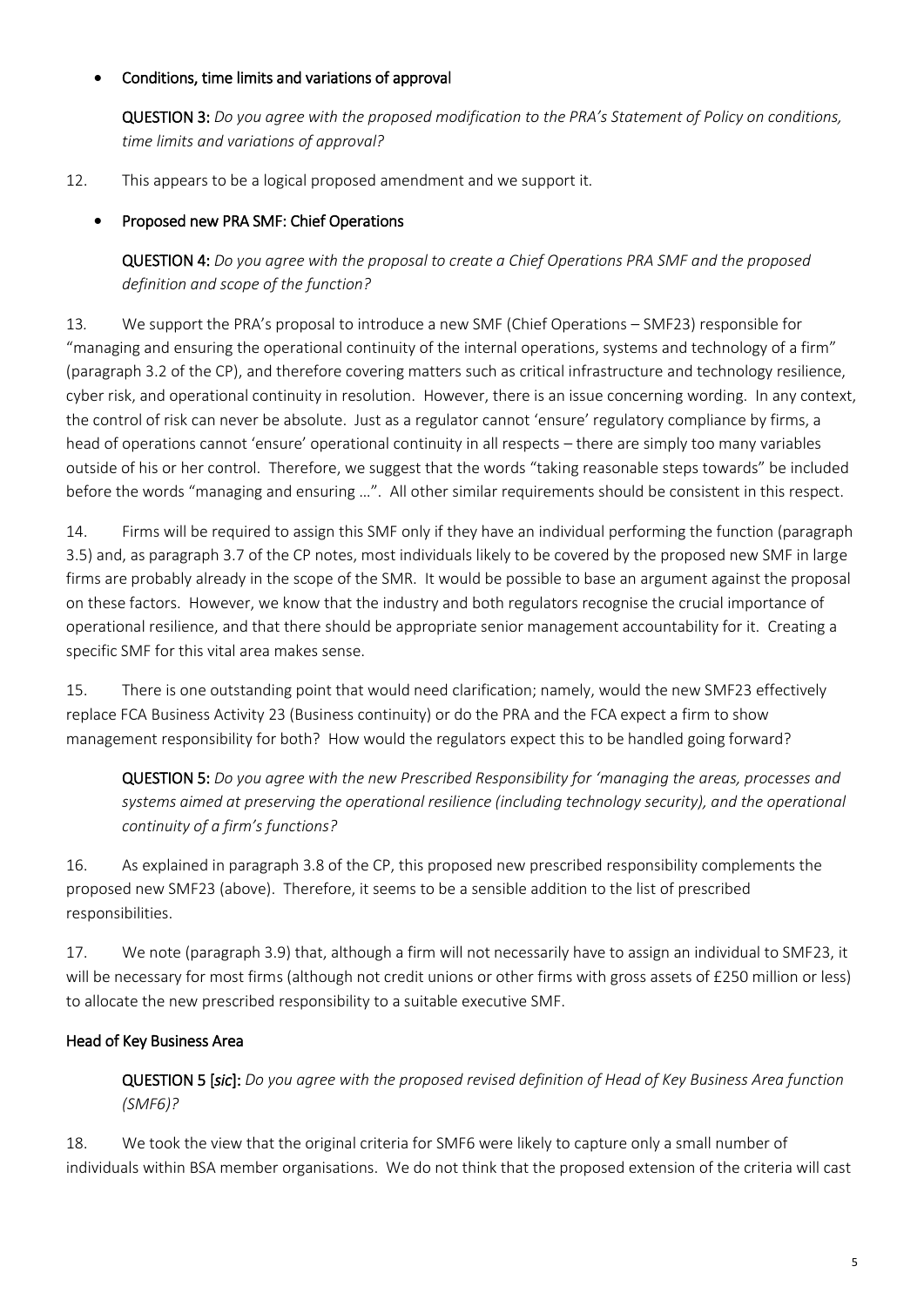the net wider for of our members. Therefore, in view of the fact that the PRA's logic seems sound, we have no reason to object to, or question, this proposal.

#### Statements of responsibilities and management responsibilities maps

QUESTION 6: *Do you have any comments, questions or suggestions relating to the PRA's expectations on SoRs and MRMs in the draft revised SS28/15 in Appendix 3? Implementation dates* 

19. As noted above, we recognise that in an exercise as extensive as *strengthening accountability in banking*, there will inevitable be a number of optimisations and amendments in the early stages. And we can see how this will be particularly true in relation to novel concepts like individual statements of responsibility and management responsibilities maps. We appreciate the summary of the PRA's thoughts in paragraph 3.18 of the CP and have examined the relevant draft changes to SS28/15 (draft paragraphs 2.46 – 2.58B).

20. The draft guidance illustrating how individual statements of responsibility and management responsibilities maps can be utilised in relation to different aspects of a firm's corporate governance arrangements is helpful (draft paragraphs 2.46A-G of SS28/15). We agree that these mechanisms should be seen as integral to corporate governance arrangements going forward. The additional practical guidance on the scope of individual statements of responsibility is also potentially useful (draft paragraphs 2.47-2.51 of SS28/15).

21. The clarifications about the 300-word limit, the need to capture senior management responsibilities in the Statement itself (rather than in supporting documents), and the importance of consistency across Statements are also useful (draft paragraphs 2.49-2.53 of SS28/15).

22. Similarly, the clarifications about management responsibilities maps are constructive and helpful (draft paragraphs 2.57-2.58B of SS28/15). However, we note the proposal that a key provision should be deleted; ie that a management responsibilities map *"must be a comprehensive and up-to-date single document that describes the firm's management and governance arrangements".* In view of the fact that there is no official template for management responsibilities maps, this proposal will give rise to some head scratching. However, the clarifications set out in draft paragraphs 2.58A and B are helpful in our view.

22. In short, a management responsibilities map must still include sufficient and clear information about how the management and governance arrangements in a firm work, but firms will have greater flexibility in determining the most effective method of communicating the information. We believe that, for most firms, management responsibilities maps are likely to continue to be presented on an 'organisation chart' basis, but – in view of the proposed amendment, it would be crucial that the regulators continued to be alert to unnecessarily complicated presentations of responsibilities that could muddy the waters, whether inadvertently or intentionally.

#### Proposed implementation dates

#### QUESTION 7*: Do you agree with the proposed implementation dates for the proposals in this CP?*

23. In summary, the proposals in paragraphs 5.1-5.3 of the CP are for most of the new provisions to come into effect within two months of publication of the final rules in Q2/Q3 of 2017. Therefore, it would seem to follow that implementation would be either in Q3 or Q4 of 2017. We note that, for the reasons set out in paragraph 5.3, there might be a later implementation date for the new or changes SMFs and prescribed responsibilities, but broadly speaking the end of 2017 would appear to be pretty much the 'cut-off' point for the whole exercise.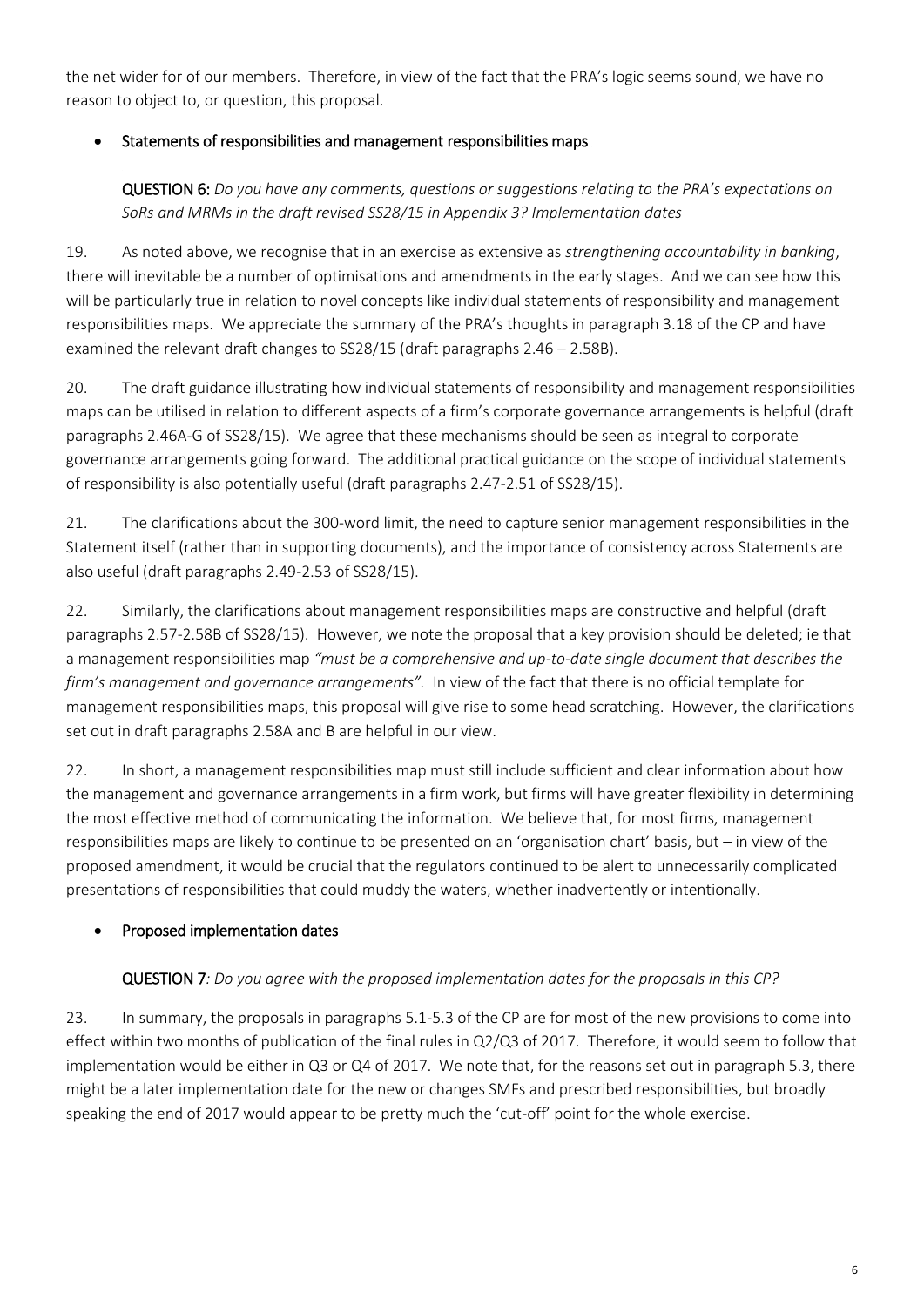24. The timetable seems sensible and, as noted above, we feel confident that all concerned would (as far as is reasonably practicable) appreciate a 'business as usual' approach once those changes are implemented, in order to aloe everything to bed-in, become familiar and have a real opportunity to be tested in practice.